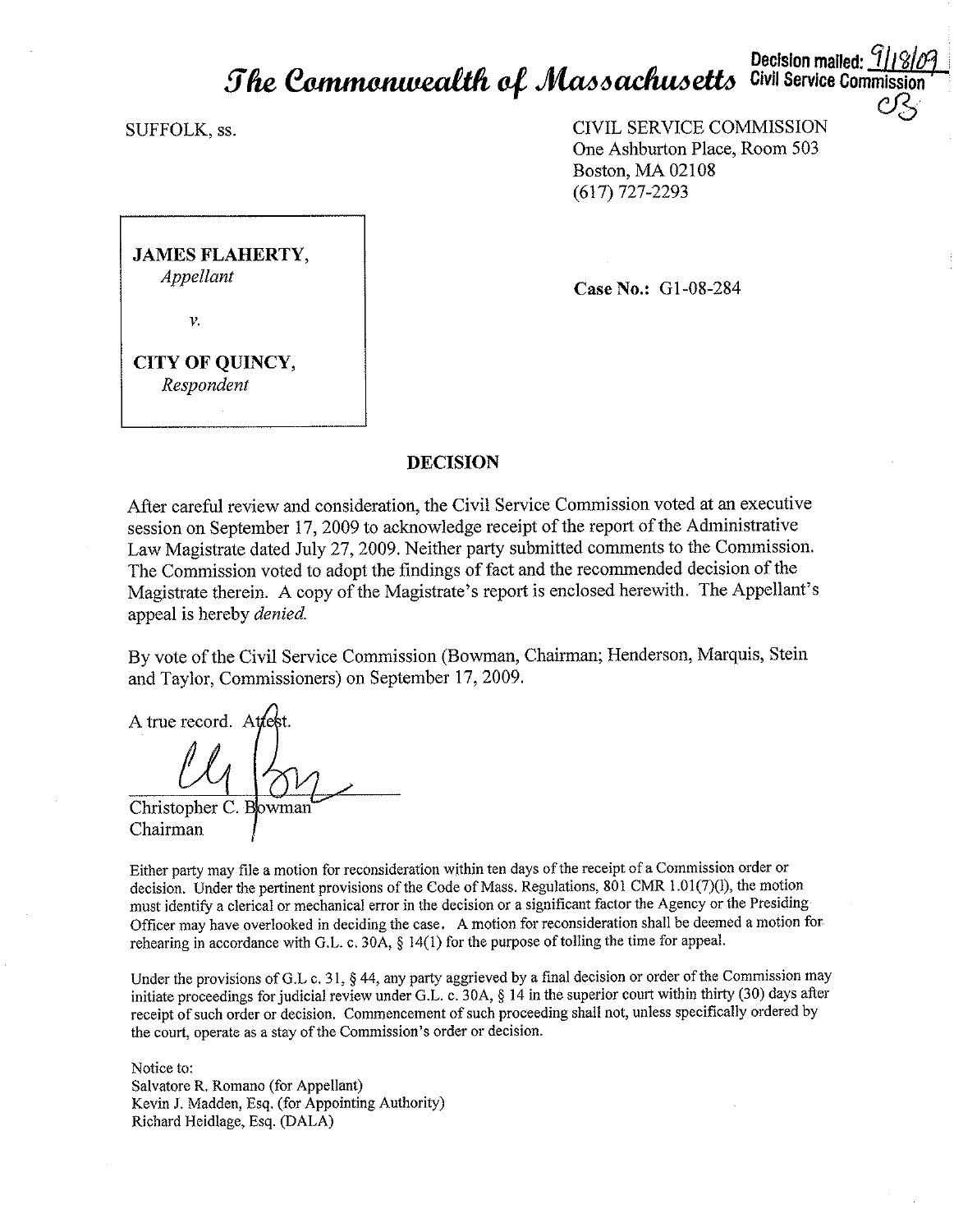THE COMMONWEALTH OF MASSACHUSETTS DIVISION OF ADMINISTRATIVE LAW APPEALS 98 NORTH WASHINGTON STREET, 4TH FLOOR BOSTON, MA 02114

SHELLY L. TAYLOR **Chief Administrative Magistrate** 

Tel: 617-727-7060 Fax: 617-727-7248

> pangang<br>أن تألم rn (") *m*  -<br>5  $\frac{1}{2}$ rn **0**

 $\Xi_\Omega$  $\leq$ r:~~;  $\omega$  $\approx$ 

 $\equiv$  $\Xi$ '-<br><del>"</del>

**N 00** 

► *-P.*  .<del>ب.</del><br>س

 $\leq \frac{2\pi}{12}$  $\sigma$ <sub> $\mathbf{r}$ </sub> **Plr-•**   $\sim$ ا $\pm$  $\Xi^-$ **3.'.0**   $\frac{1}{\sqrt{2}}$  $\sim$   $\geq$ -(() **§E(J)** 

July 27, 2009

Christopher C. Bowman, Chairman Civil Service Commission One Ashburton Place, Room 503 Boston, MA 02108

# *Re: James Flaherty v. City of Quincy DALA Docket No. CS-09-124*

Dear Chairman Bowman:

Enclosed please find the Recommended Decision that is being issued today. The parties are advised that, pursuant to 801 CMR  $1.01(11)(c)(1)$ , they have thirty days to file written objections to the decision with the Civil Service Commission. The written objections may be accompanied by supporting briefs.

Sincerely Shelly Taylor Chief Administrative Magistrate

SLT/das

Enclosure

cc: Salvatore R. Romano Kevin J. Madden, Esq.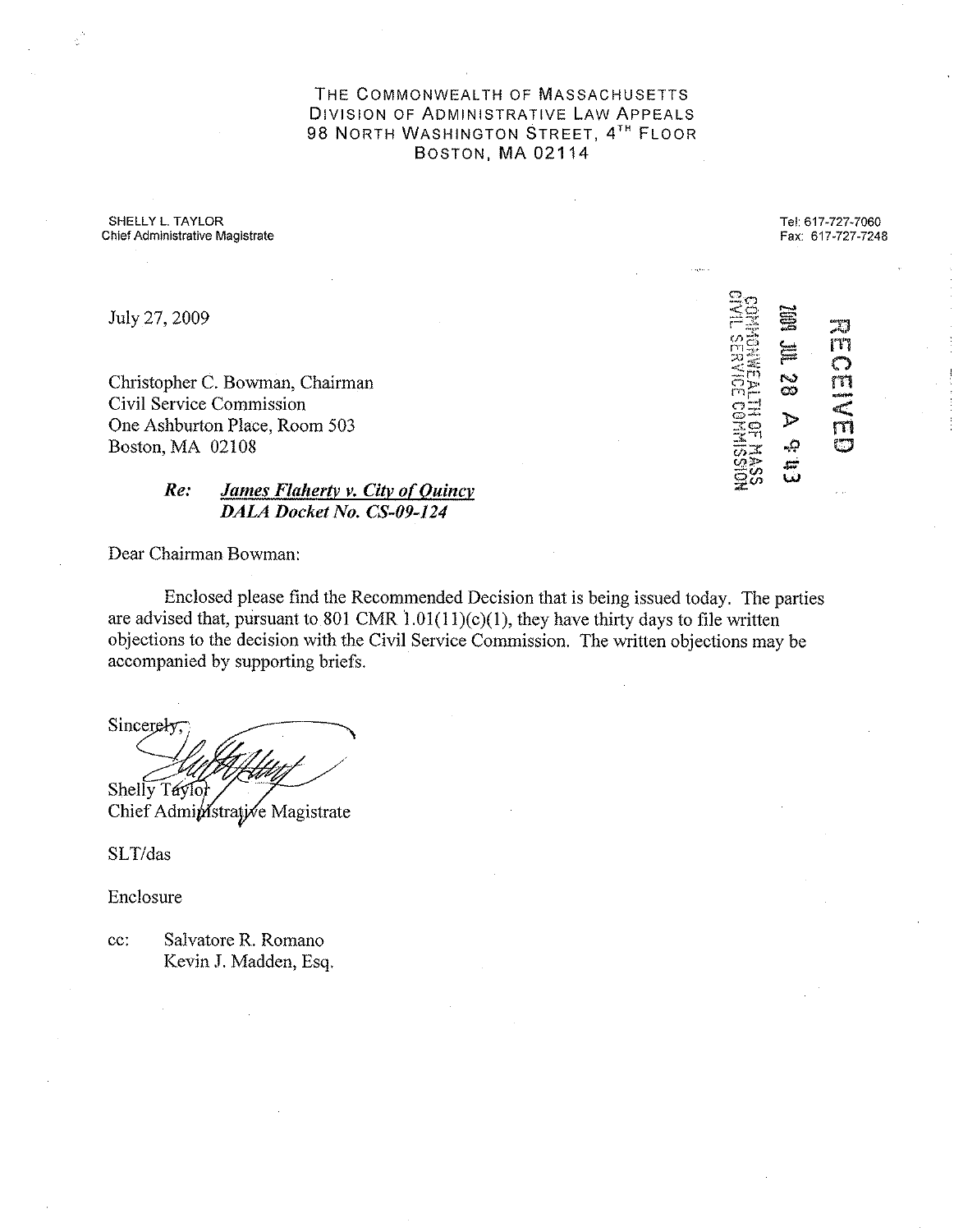# THE COMMONWEALTH OF MASSACHUSETTS

Suffolk, ss.

#### **Division of Administrative Law Appeals**

Civil Service Docket No. G-08-284

DALA No. CS-09-124

**James Flaherty,**  Appellant

v.

**City of Quincy,**  Appointing Authority

Appearance for Appellant:

# **Salvatore R. Romano**

Regional Coordinator MA Laborers' District Council 7 Laborers' Way Hopkinton, MA 01748

Appearance for Appointing Authority:

# **Kevin J. Madden, Esquire** Office of the City Solicitor Quincy City Hall

1305 Hancock Street Quincy, MA 02169

Administrative Magistrate:

**Judithann Burke** 

# **SUMMARY OF DECISION**

The decision of the Appointing Authority to bypass the Appellant for appointment to the position of Heavy Motor Equipment Operator in favor of an applicant with a later seniority date was not arbitrary or capricious, nor was it in violation of the Collective Bargaining Agreement.

| I<br>တည်<br>သင်္ခ<br>$\widetilde{\Xi}^{\sharp\sharp}_{\Xi}$ |            | X)<br>m<br>٣ |
|-------------------------------------------------------------|------------|--------------|
|                                                             | ప          |              |
|                                                             |            |              |
| E CORNISSING<br>VELI DE MASSS                               |            | m            |
|                                                             |            |              |
|                                                             |            |              |
|                                                             | سته<br>فعا |              |
|                                                             |            |              |
| ≍≍                                                          |            |              |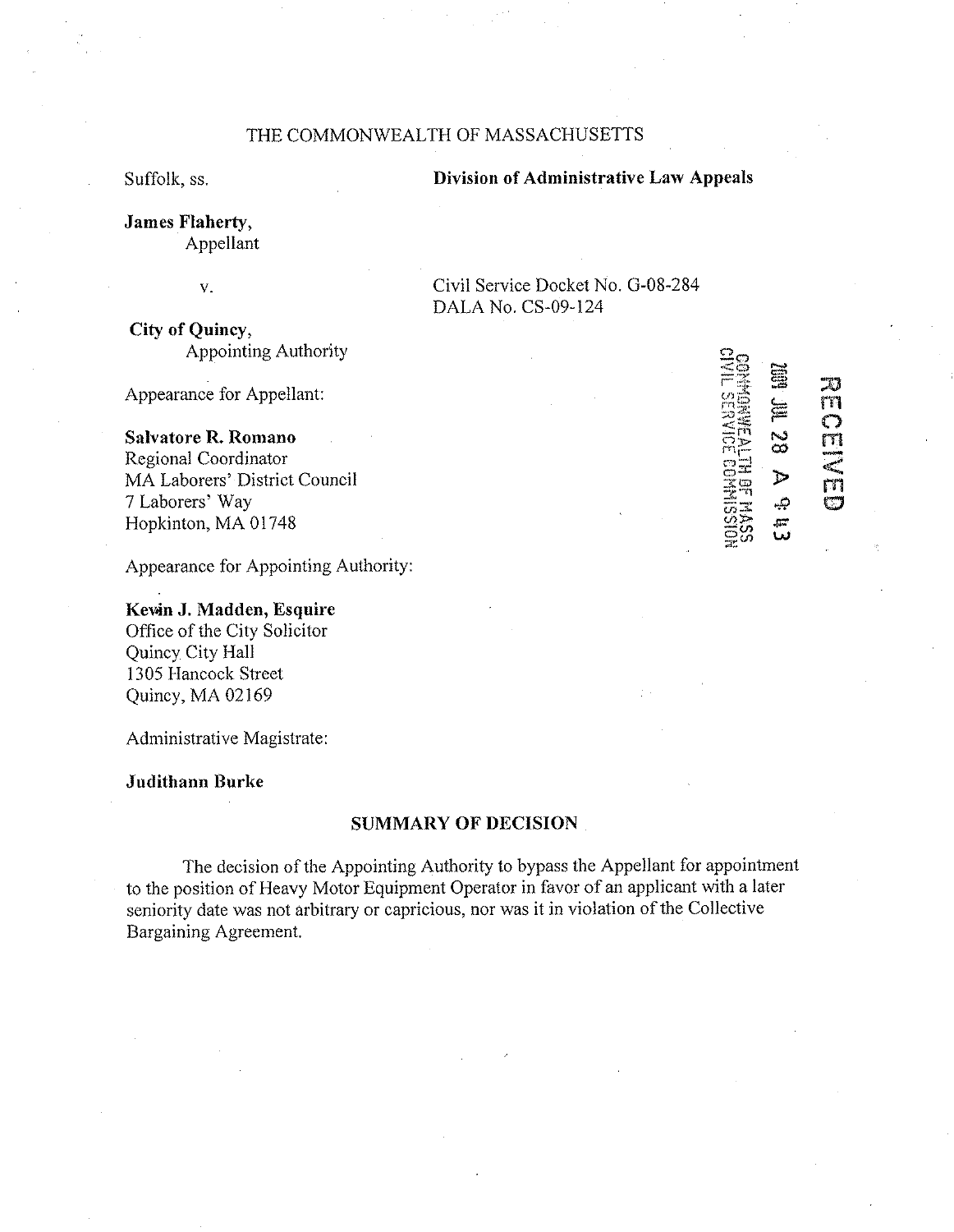James Flaherty

#### **RECOMMENDED DECISION**

Pursuant to M.G.L.c. 31 s. 2(b), the Petitioner, James Flaherty, is appealing from the September 30, 2008 decision of the City of Quincy bypassing him from appointment to the position of Full Time Special Heavy Motor Equipment Operator (HMEO) in the City of Quincy. The determination of labor service positions, titles, and functions has been delegated by the Human Resources Division (HRD) of the Commonwealth of Massachusetts to the City of Quincy. The City of Quincy is on HRD's list of delegated communities for the purpose of the administration of their labor service.

A hearing was held on March 30, 2009 at the offices of the Division of Administrative Law Appeals (DALA), 98 North Washington Street, Boston, MA.

At the hearing, six (6) exhibits were marked. The Appointing Authority presented the testimony of Lawrence Prendeville, Commissioner of Public Works in the City of Quincy. The Appellant testified in his own behalf. Both parties stated their arguments for the record.

## **FINDINGS OF FACT**

Based upon the testimony and documents submitted at the hearing in the aboveentitled matter, I hereby render the following findings of fact:

I. The Appellant, James Flaherty, is currently employed as a laborer and truck driver in the City of Quincy Highway Department. His seniority date is December 14, 1998. (Exhibit 3 and Testimony).

2. The Appellant has reading and writing deficits. He is often assigned to a job with a guide who can lead him to the location of a job due to his inability to decipher

2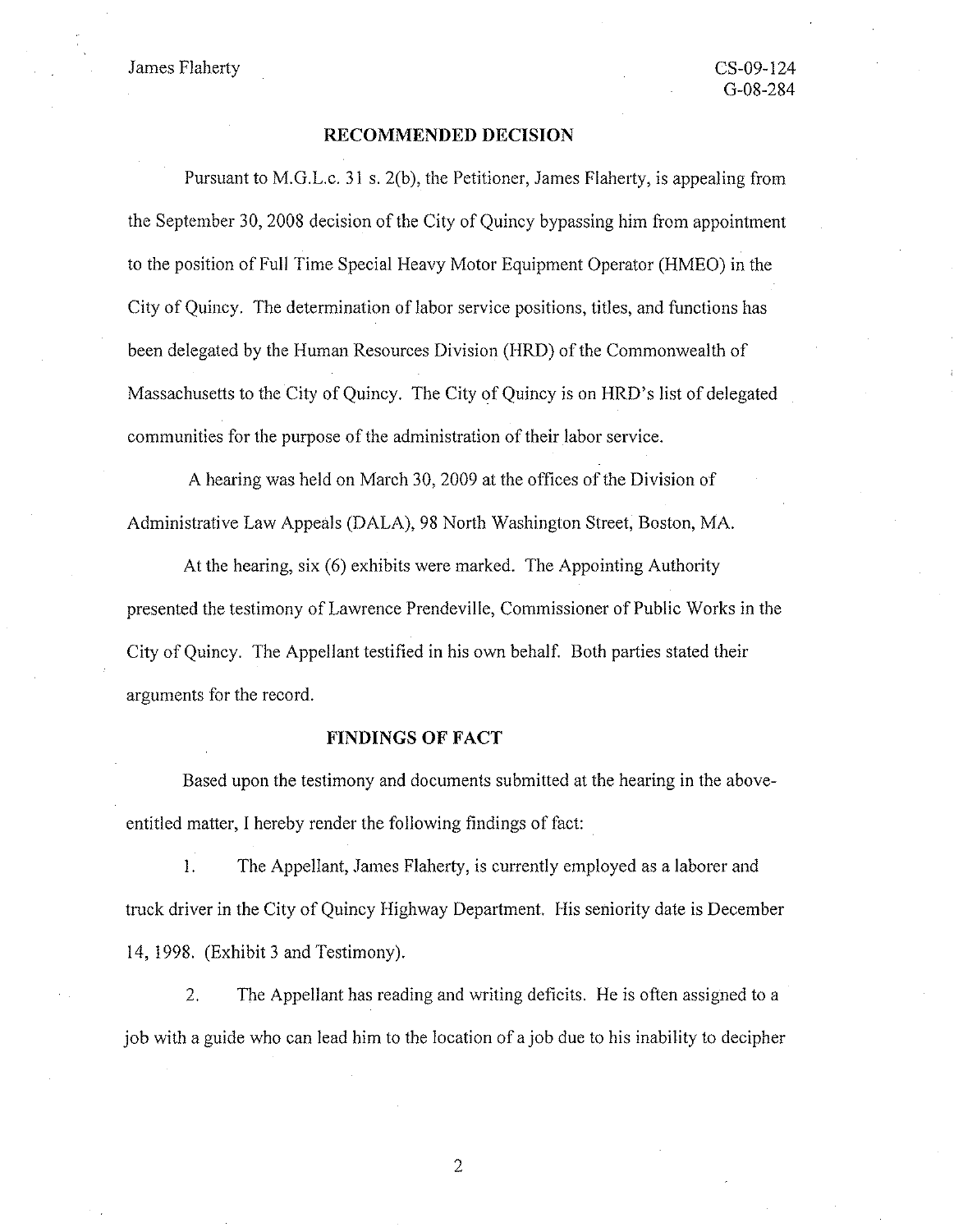## James Flaherty CS-09-124

signs and/or read directions. The guide is assigned with the Appellant for safety reasons. (Testimony).

On September 30, 2008, the City of Quincy bypassed the Appellant and appointed another man to the position of HMEO. The seniority date of the appointee, Sean Brennion, is August 11, 2003. (Exhibits 1-5).

4. Sean Brennion had worked out of grade and performed the work of a HMEO off and on for an extended period of time prior to the appointment. (Testimony).

5. Sean Brennion has no.issues with reading or writing. *(Id.).* 

6. The Appellant filed an appeal with the Civil Service Commission on November 20, 2008.

7. Article XXV of the Collective Bargaining Agreement between the City of Quincy and Laborer's Local 1139, of which both the Appellant and Sean Brennion are members, provides, in pertinent part:

> ... Where as any vacancy is to be filled by management and the **qualifications of the applicants are** equal, seniority shall prevail. **Qualifications** shall **include,** but not be limited to, experience, **skills and ability, job performance, work habits,** attendance and **recommendations.** (Emphasis added).

(Exhibit 6).

#### **CONCLUSION AND RECOMMENDATION**

After a careful review of all of the testimony and documents in this case, I have concluded that the Appointing Authority has established a reasonable justification for the late 2008 bypass of the Appellant.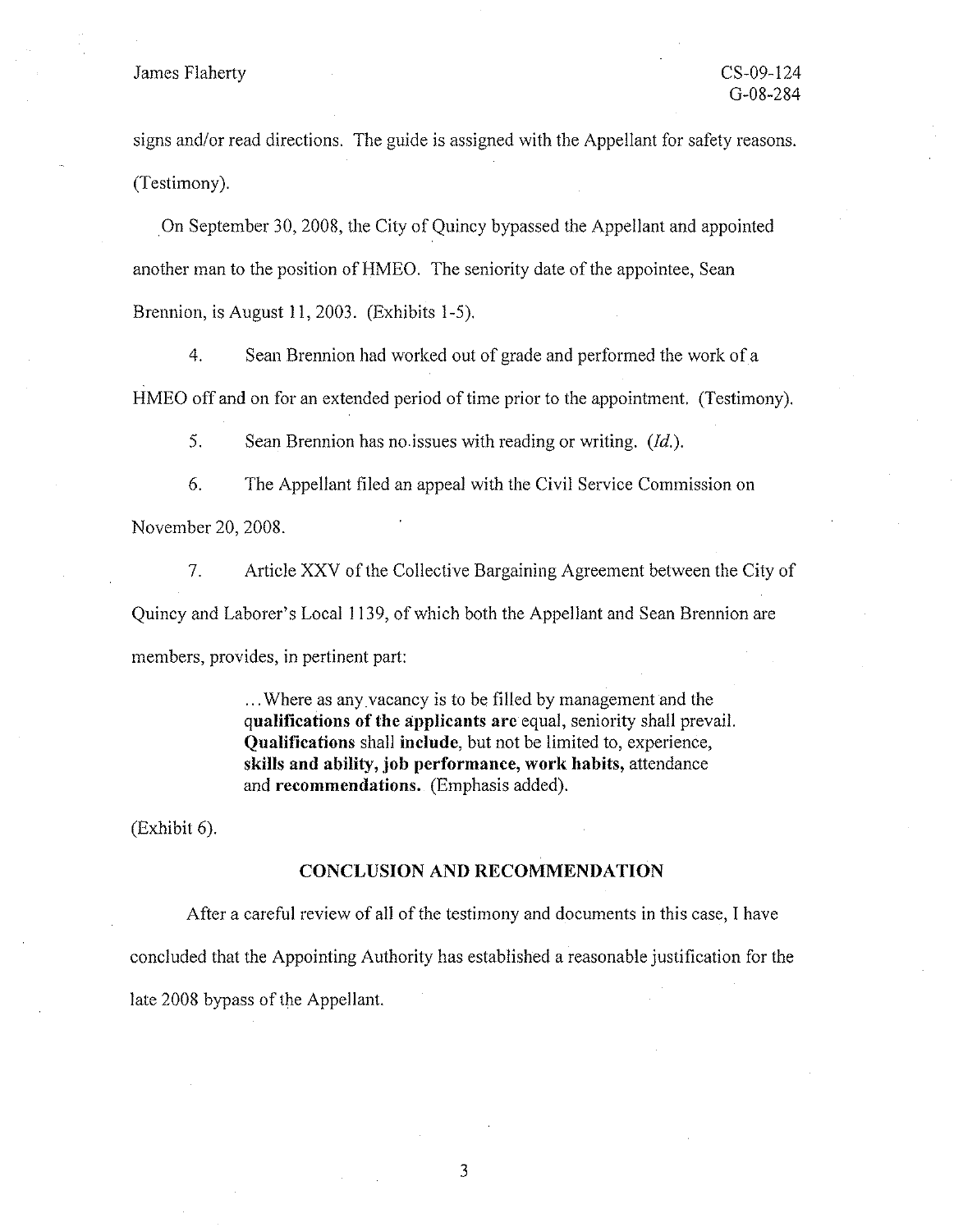### James Flaherty

/

The law grants wide latitude for the discretion of the Appointing Authority in selecting candidates of skill and integrity for hire or promotion in the civil service system *Callanan v. Personnel Administrator for the Commonwealth,* 400 Mass. 597,601 (1987). When an applicant for a civil service position challenges the decision of an appointing authority to bypass him for the position, the appointing authority has the burden of showing by a preponderance of the evidence a "reasonable justification" for the bypass. *City of Cambridge v. Civil Service Commission,* 43 Mass. App. Ct. 300, 682 N.E.2d 923, 925 (1997). In this context, justification means "done upon adequate reasons sufficiently supported by credible evidence, when weighed by an unprejudiced mind, guided by common sense and by correct rules of law." 682 N.E.2d at 926, quoting *Selectmen of Wakefield v. Judge of First Dist. Court of Eastern Middlesex,* 262 Mass. 477,482, 160 N.E. 427 (1928); *Commissioners of Civil Service v. Municipal* Ct. *of the City of Boston,*  359 Mass. 214 (1971). A "preponderance of the evidence test requires the Commission to determine whether, on the basis of the evidence before it, the Appointing Authority has established that the reasons assigned for the bypass of an Appellant were more probably than not sound and sufficient." *Mayor a/Revere v. Civil Service Commission,* 31 Mass. App. Ct. 315 (1991).

The Appellant's difficulties with reading and writing, the need for the HMEO to work independently at various job sites, and the city's safety concerns all support the conclusion that Appellant's appointment would not only present a risk to the City of Quincy and himself, but would also be in violation of Article XXV of the Collective Bargaining Agreement which implies that a job applicant must be qualified, i.e. skilled

4